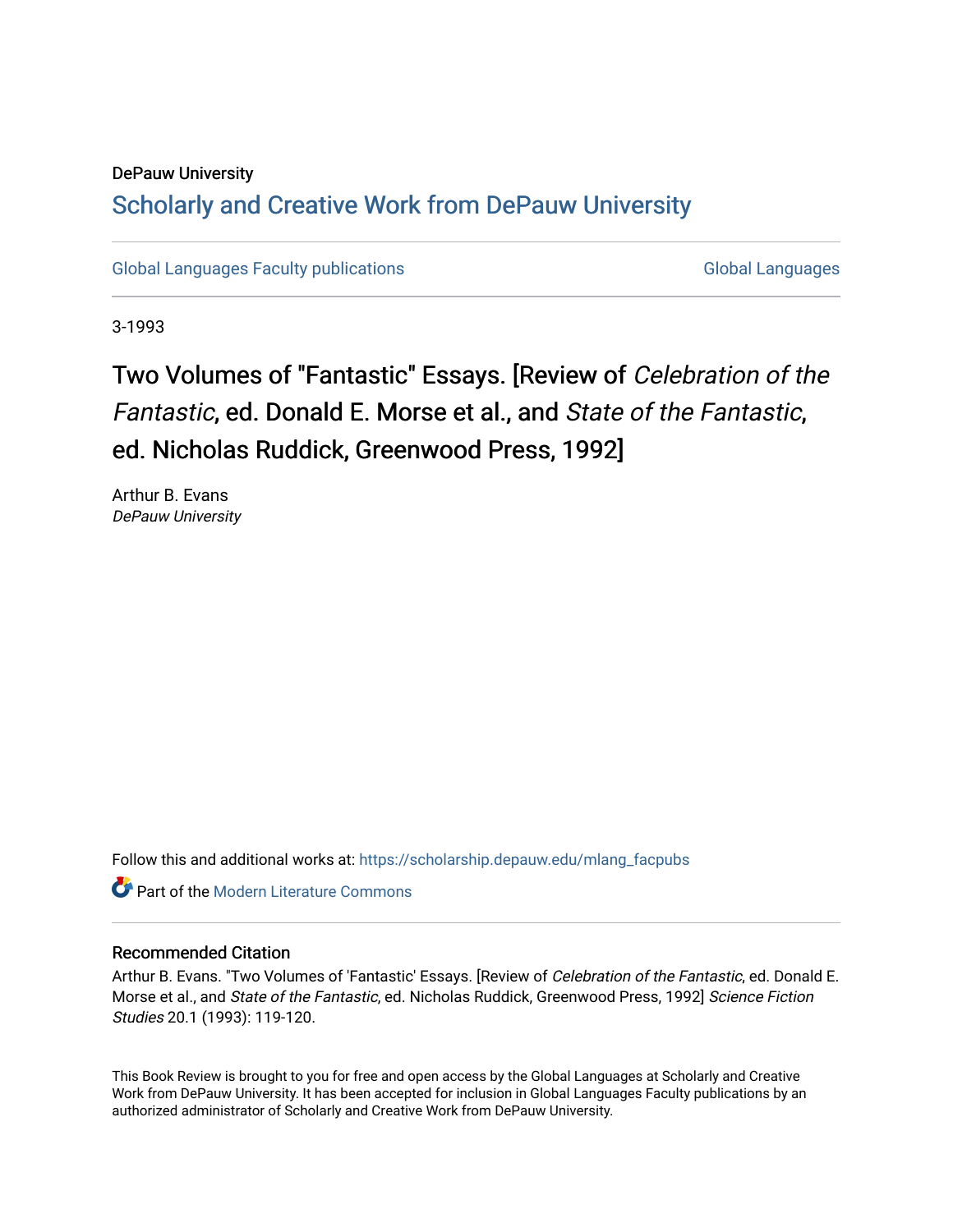# **Science Fiction Studies**

*# 59 = Volume 20, Part 1 = March 1993*

#### **BOOKS IN REVIEW**

**Two More Volumes of "Fantastic" Essays.**

**Donald E. Morse, Marshall B. Tymn, and Csilla Bertha, eds.** *The Celebration of the Fantastic: Selected Papers from the Tenth Anniversary International Conference on the Fantastic in the Arts***. Contributions to the Study of Science Fiction and Fantasy #49. Westport, CT: Greenwood Press, 1992. xv+309. \$49.95.**

**Nicholas Ruddick, ed.** *State of the Fantastic--Studies in the Theory and Practice of Fantastic Literature and Film: Selected Essays from the Eleventh International Conference on the Fantastic in the Arts***. Same series #50. Same publisher, 1992. xvi+210. \$49.95. Credit-card orders 800-225-5800.**

**These are the latest additions to the Greenwood Press series of selected essays from the annual Conference on the Fantastic in the Arts (1989, 1990). The proceedings from the Ninth Conference held in 1988 were never published due to editorial problems. Although the papers appearing in these publications are generally of high caliber, this on-going series has been criticized for both its lack of focus and its overall eclecticism (v.** *SFS* **#46, 15:381-3,** *SFS* **#53, 18:140). These two new volumes offer more of the same: a wide-ranging and very heterogeneous collection of conference papers on SF, fantasy, horror, myth, fairy tales, legends, and the supernatural (i.e., all forms of non-mimetic narrative) in literature, painting, film, and television from around the world and viewed from a wide variety of methodological and ideological perspectives. Personally, I find nothing wrong with such all-inclusive conferences; the exposure to variety they promote and the creative energy they tend to generate are refreshing in an over-specialized academe. But published batches of critical papers from**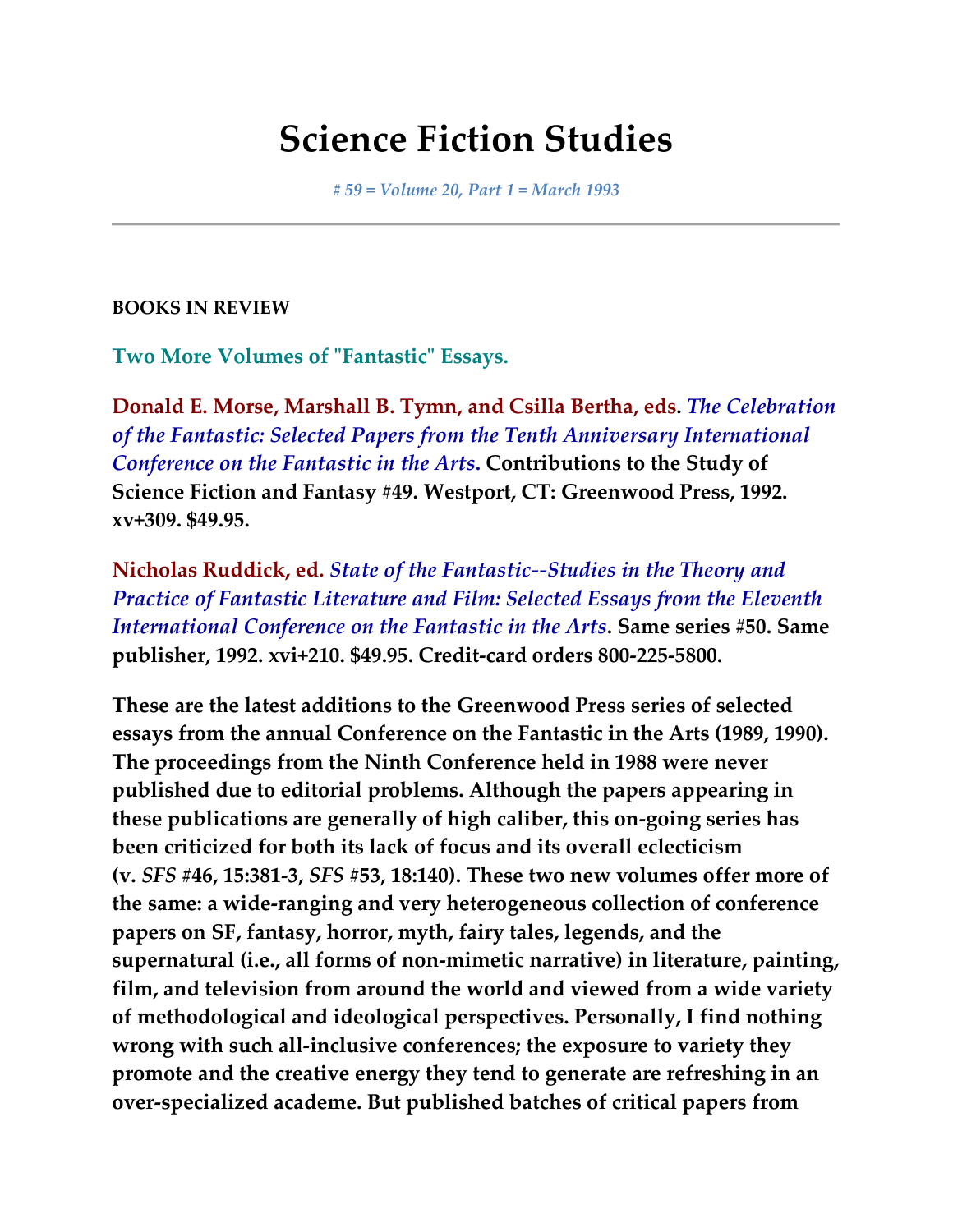**such conferences most often result in fifty-dollar "smorgasbord" reference books which, by attempting to span too wide a spectrum of interests, undermine their own critical purpose and are of questionable usefulness to most readers. To illustrate my point by way of a hypothetical analogy: who would purchase a collection of selected essays from the annual MLA convention?**

**In all fairness, however, it must be noted that the most recent volume in this series does exhibit (as its title suggests) somewhat more critical cohesiveness--and, incidentally, fewer proofreading oversights--than almost all of its predecessors. Does this signal a subtle change in direction for this well-intentioned but** *omnium-gatherum* **series? Is the series editor finally beginning to shape the contents of each volume toward a common theme? One can only hope. . . .**

**Among the twenty-six essays in the former volume,** *Celebration of the Fantastic***, those which I found of particular value to SF scholars are H. Bruce Franklin's "The Greatest Fantasy on Earth: The Superweapon in Fiction and Fact," Robert A. Latham's "Some Thoughts on Modernism and Science Fiction," Judith B. Kerman's "Virtual Space and its Boundaries in Science Fiction Film and Television:** *Tron***, 'Max Headroom,' and** *Wargames***," Barbara Mabee's "The Fantastic in Recent German Democratic Republic Literature," Len Hatfield's "Character Structures and the Subject in Greg Bear's Sequel Novels," and Joan Gordon's "Joe Haldeman: Cyperpunk Before Cyperpunk was Cool?"**

**In the latter volume** *State of the Fantastic* **edited by Ruddick, some of the SF essays which I found interesting include Veronica Hollinger's "Specular SF" (29-39) which targets Ballard's** *Crash***, Acker's** *Empire of the Senseless***, and Wittig's** *Les Guérlillères* **(among other works) as "exercises in postmodern allegory" (29) where "SF tropes function as allegorical components in narratives that are** *not* **about the future" (30) and where "the imagery of SF...becomes a means of collapsing the future back onto the present in a way that removes the historical specificity and contingency of that present" (33). Peter Malekin's "Paradigms of Knowledge in the Postmodern Fantastic" (41-48) discusses the work of Borges, Lem, Dick, and**